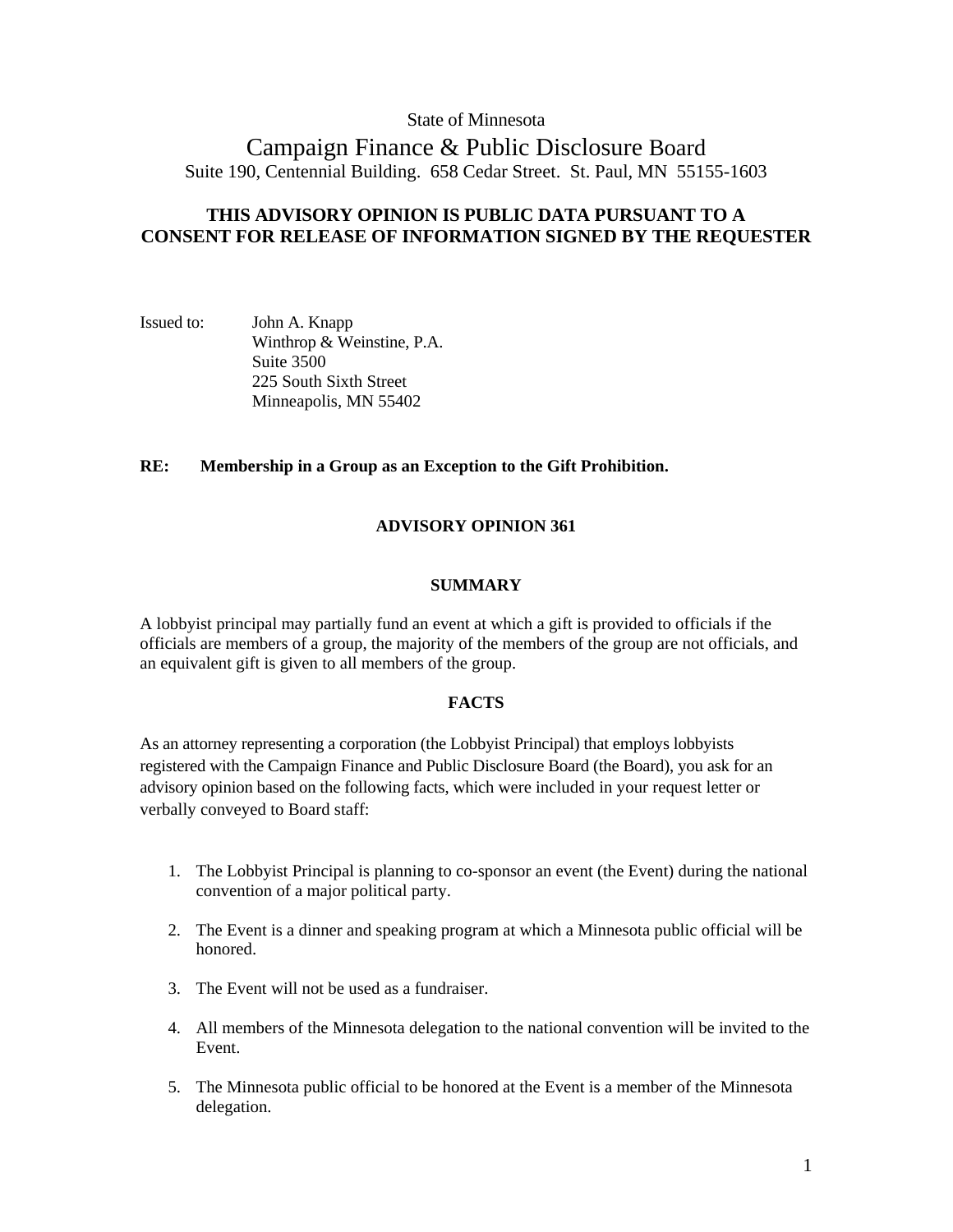- 6. The Minnesota delegation includes several members that are "officials" as defined in Minn. Stat. 10A.071, subd. 1 (c), (public official, employee of the legislature, or a local official of a metropolitan governmental unit), but these officials make up less than one half of the members of the delegation.
- 7. The major political party that selected the members of the Minnesota delegation has a formal organization, rules for the management of party business, and conducts a series of meetings at which members of the Minnesota delegation are selected.

#### **ISSUE ONE**

May the Lobbyist Principal provide a gift at the Event to officials under the exception for members of a group?

#### **OPINION**

Yes. The exception to the gift prohibition contained in Minn. Stat. *5* 10A.071, subd. 3 (b)(l). states that a lobbyist principal may give a gift to an official if the gift is provided because of the official's membership in a group, and if the majority of the group's members are not officials, and if an equivalent gift is provided to all members of the group.

In Advisory Opinions 220 and 273 the Board found that to qualify for the "membership in a group" exception, the group could not be ad hoc or self-selecting in nature. Membership must be well defined and have a certain level of formality. Further the group must have some organization and definition to be legitimate for the purposes of Minn. Stat. *5* 10A.07 1, subd. 3 (b)(l). Being a part of the Minnesota delegation to a major party national convention qualifies as "membership in a group" because of the process established by the political party to select delegates.

As provided in the facts of this advisory request, the other tests to the exception in Minn. Stat. \$10A.071, subd. **3** (b)(l), are met because the majority of the Minnesota delegation are not officials and all members of the Minnesota delegation will be provided the gift.

The Board reminds the Lobbyist Principal that gifts provided to officials must be reported to the Board by the designated lobbyist on the applicable periodic Report of Lobbyist Disbursements. The disclosure is required by Minn. Stat. *5* 10A.04, subd. 4 (c), and includes the amount and nature of each gift, with a value of \$5 or greater, given or paid to any official. The list must include the name and address of each official to whom the gift was given and the date on which it was received.

Issued July 22,2004

Wil Fluegel, Chair campaign Finance and Public Disclosure Board

 $\overline{2}$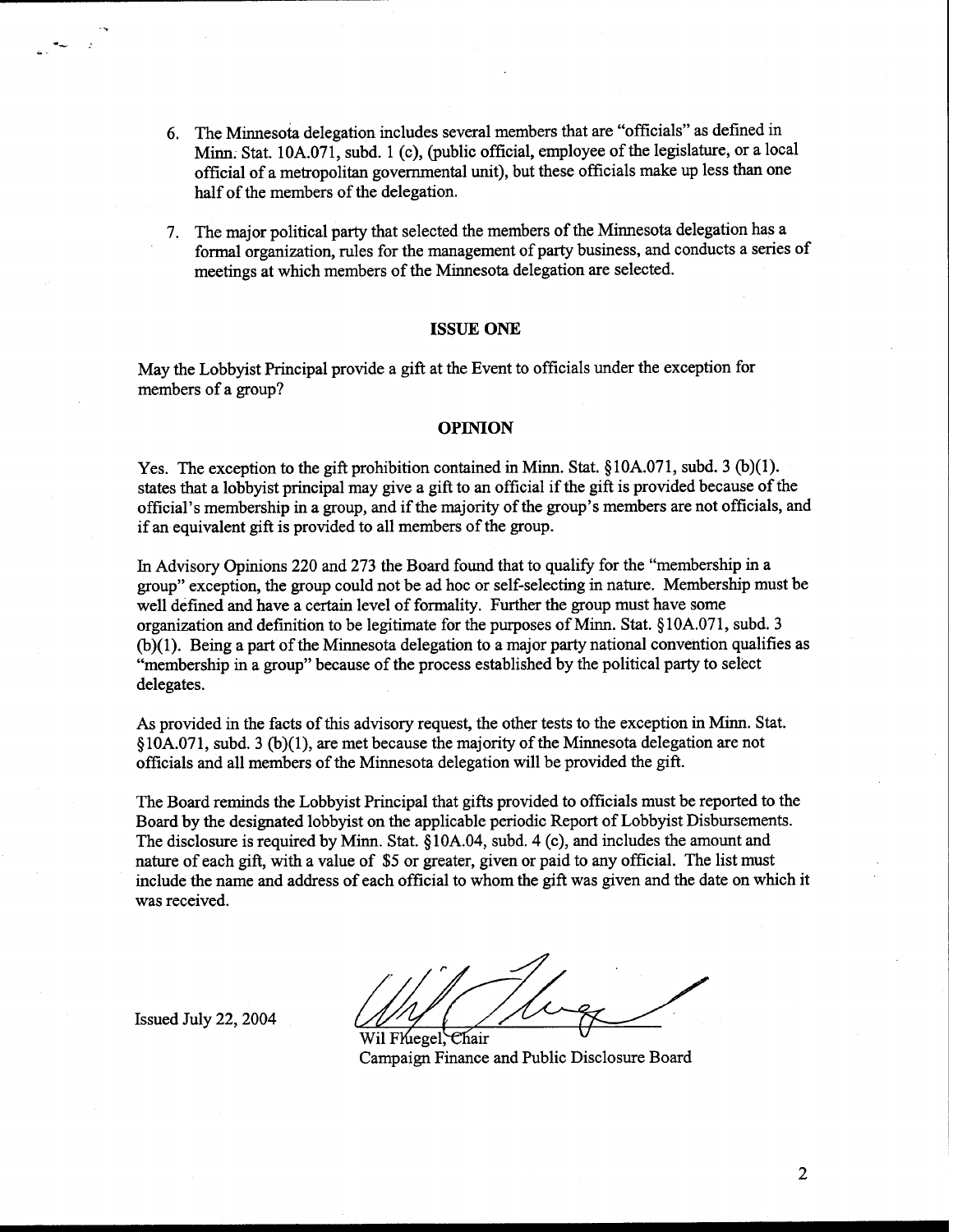#### **Cited Statutes and Administrative Rules**

## **10A.04 Lobbyist reports.**

Subd. 4. **Content**. (a) A report under this section must include information the board requires from the registration form and the information required by this subdivision for the reporting period.

 (b) A lobbyist must report the lobbyist's total disbursements on lobbying, separately listing lobbying to influence legislative action, lobbying to influence administrative action, and lobbying to influence the official actions of a metropolitan governmental unit, and a breakdown of disbursements for each of those kinds of lobbying into categories specified by the board, including but not limited to the cost of publication and distribution of each publication used in lobbying; other printing; media, including the cost of production; postage; travel; fees, including allowances; entertainment; telephone and telegraph; and other expenses.

 (c) A lobbyist must report the amount and nature of each gift, item, or benefit, excluding contributions to a candidate, equal in value to \$5 or more, given or paid to any official, as defined in section 10A.071, subdivision 1, by the lobbyist or an employer or employee of the lobbyist. The list must include the name and address of each official to whom the gift, item, or benefit was given or paid and the date it was given or paid.

#### **10A.071 Certain gifts by lobbyists and principals prohibited**.

Subdivision 1. **Definitions**. (a) The definitions in this subdivision apply to this section.

 (b) "Gift" means money, real or personal property, a service, a loan, a forbearance or forgiveness of indebtedness, or a promise of future employment, that is given and received without the giver receiving consideration of equal or greater value in return.

 (c) "Official" means a public official, an employee of the legislature, or a local official of a metropolitan governmental unit.

 Subd. 2. **Prohibition**. A lobbyist or principal may not give a gift or request another to give a gift to an official. An official may not accept a gift from a lobbyist or principal.

Subd. 3. **Exceptions**. (a) The prohibitions in this section do not apply if the gift is:

(1) a contribution as defined in section 10A.01, subdivision 11;

 (2) services to assist an official in the performance of official duties, including but not limited to providing advice, consultation, information, and communication in connection with legislation, and services to constituents;

(3) services of insignificant monetary value;